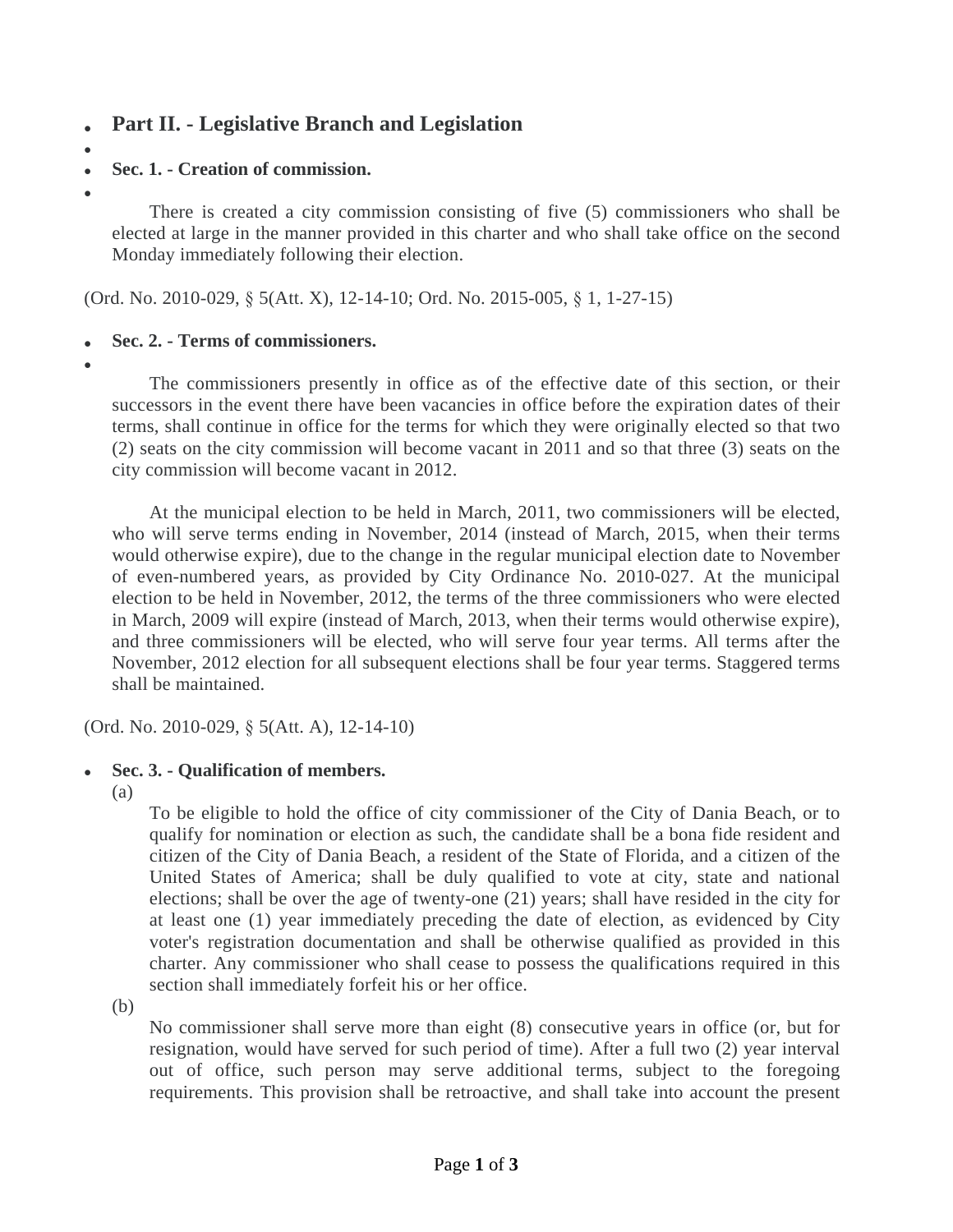and past terms of the presently-elected commissioners. The provisions of this section shall not apply to the time period served by a person who is appointed or elected to serve as a city commissioner to fill a vacancy occurring during a term. The provisions of this Section 3(b) apply to the terms of commissioners elected in March, 2009 and to those who are to be elected in March, 2011, even though their terms are or will be shortened by the change to regular municipal elections beginning in November, 2012, as provided by City Ordinance No. 2010-027.

(Ord. No. 2010-029, § 5(Att. A), 12-14-10)

### **Sec. 4. - Judge of own elections.**

 $\bullet$ 

The city commission shall be the judge of the election and qualification of its members, subject to review by the courts. At the time that the city commission meets to declare the results of any election any registered elector of the City of Dania Beach shall be entitled to file with the city commission an affidavit setting out the facts showing that a candidate has violated the provisions of this charter as to the manner of his or her election, or is otherwise unqualified to hold office, and the city commission shall take proof at such meeting and declare the results.

(Ord. No. 2010-029, § 5(Att. A), 12-14-10)

## **Sec. 5. - Election of mayor and vice-mayor.**

 $\bullet$ 

At the organizational meeting of the city commission to be held on Tuesday following the municipal election held in March 2011, and at each biennial organizational meeting held after each regular municipal election thereafter, the city commission candidate receiving the highest number of votes in such election shall become mayor for a term of two (2) years. The candidate receiving the second highest number of votes shall become the vice-mayor for a term of two (2) years. Any vacancy in the office of mayor shall be filled by the vice-mayor and a vacancy in the office of vice-mayor shall be filled by a vote of the city commission.

(Ord. No. 2010-029, § 5(Att. A), 12-14-10; Ord. No. 2016-010, § 2(Pt. D), 5-24-16/11-8-16)

### **Sec. 6. - Powers and duties.**

 $\bullet$ 

The commission shall have the power to pass ordinances, adopt resolutions and motions, appoint all appointive officers, boards and commissions, and exercise all other powers provided in this Charter and as otherwise provided by law.

(Ord. No. 2010-029, § 5(Att. A), 12-14-10)

## **Sec. 7. - Limitations on powers.**

 $\bullet$ 

All powers of the City of Dania Beach except as otherwise provided by this charter or by the constitution of the State of Florida, are vested in the city commission and except as otherwise provided by this charter or by the constitution of the State of Florida, the city